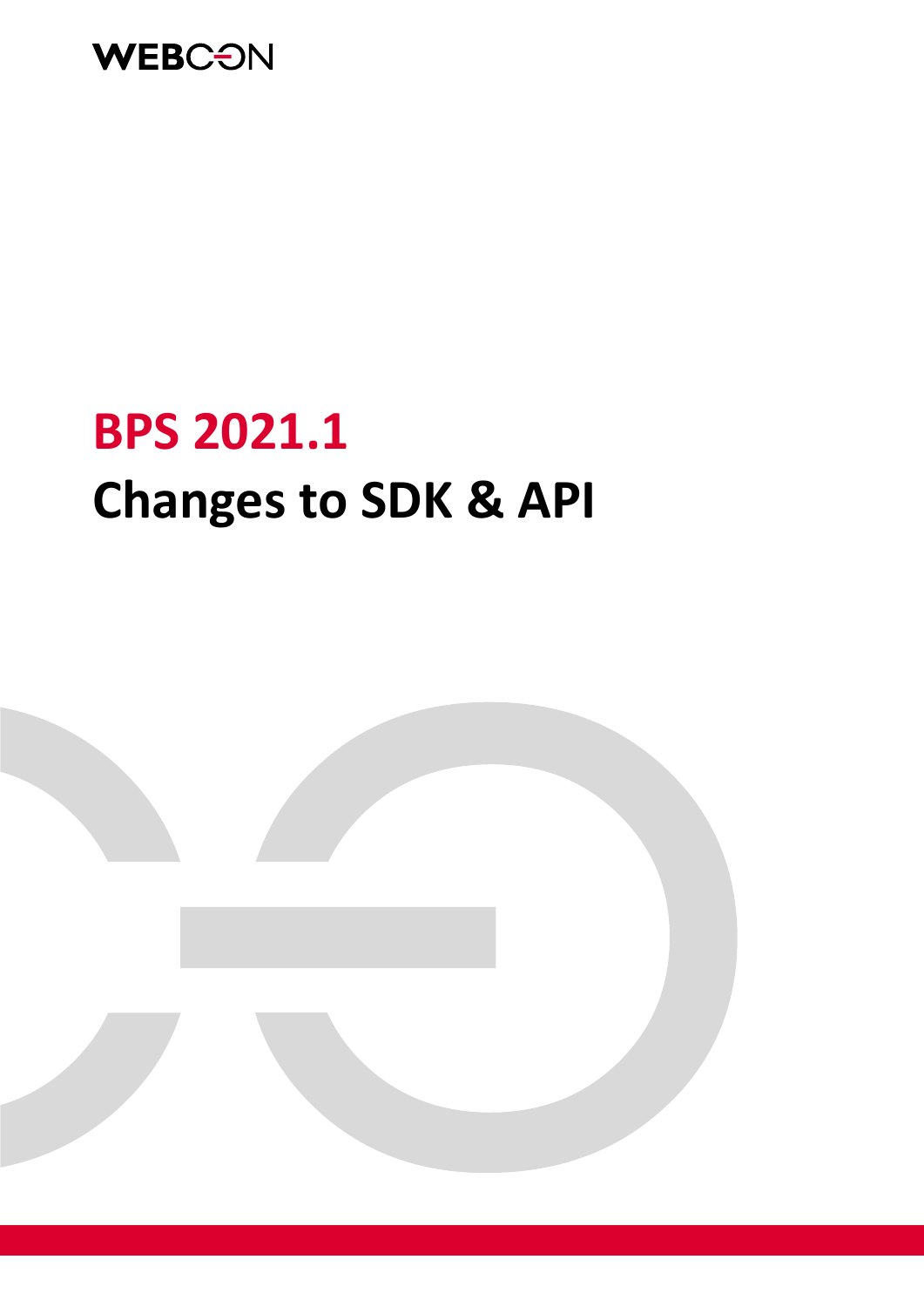## **WEBCON**

WEBCON Sp. z o.o.

ul. Skotnicka 252a, 30-394 Kraków tel: +48 12 443 13 90, fax: +48 12 443 13 75

Sąd Rejonowy dla Krakowa Śródmieścia XI Wydział Gospodarczy Krajowego Rejestru Sądowego Wysokość kapitału zakładowego: 50 000 zł

NIP: 676-241-40-97 REGON: 121153997 KRS: 0000349649

www.webcon.pl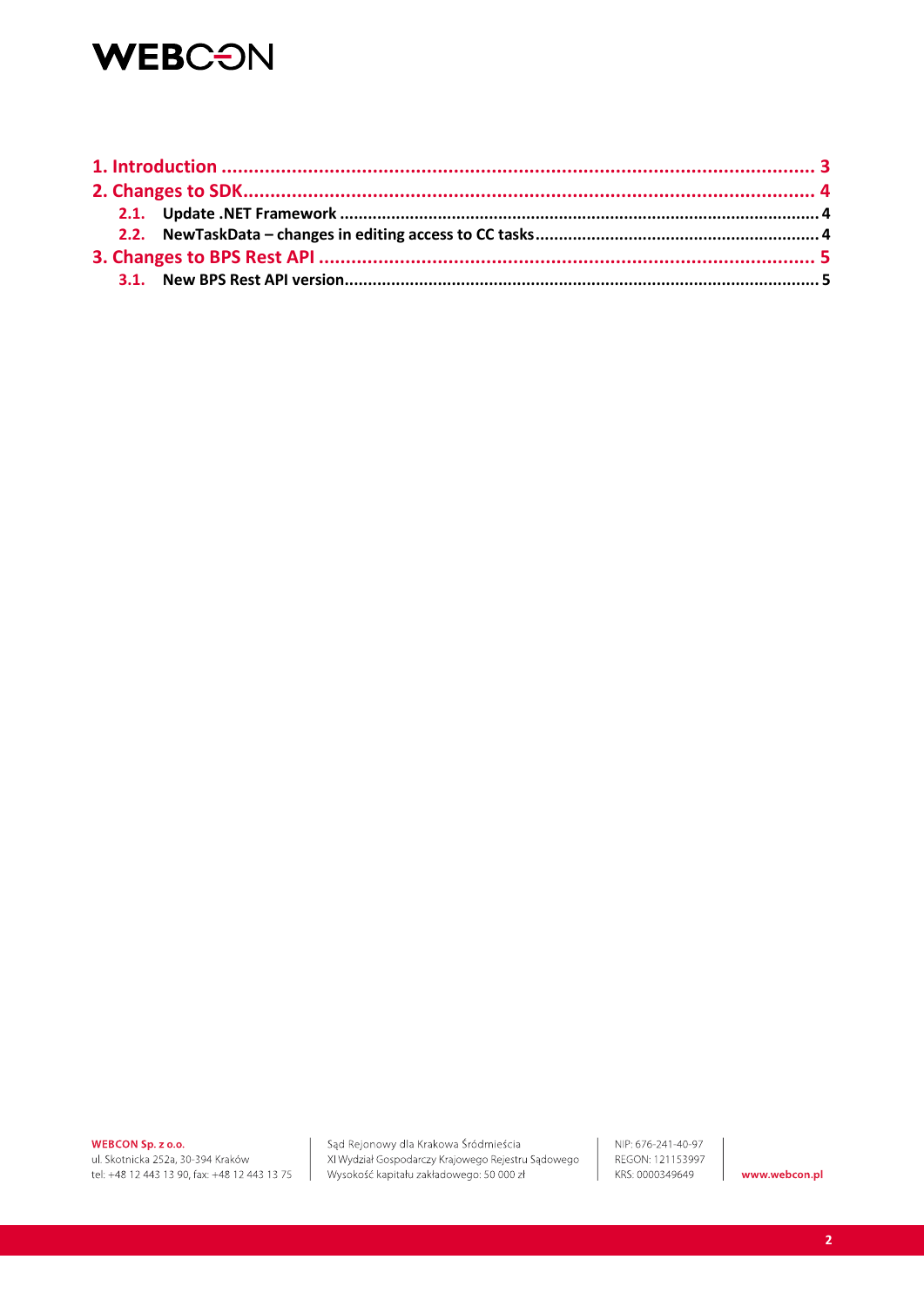

### 1. Introduction

The following document contains a list of changes in WEBCON BPS SDK and API when compared to version 2020.1. These changes break code compatibility or change how existing code works.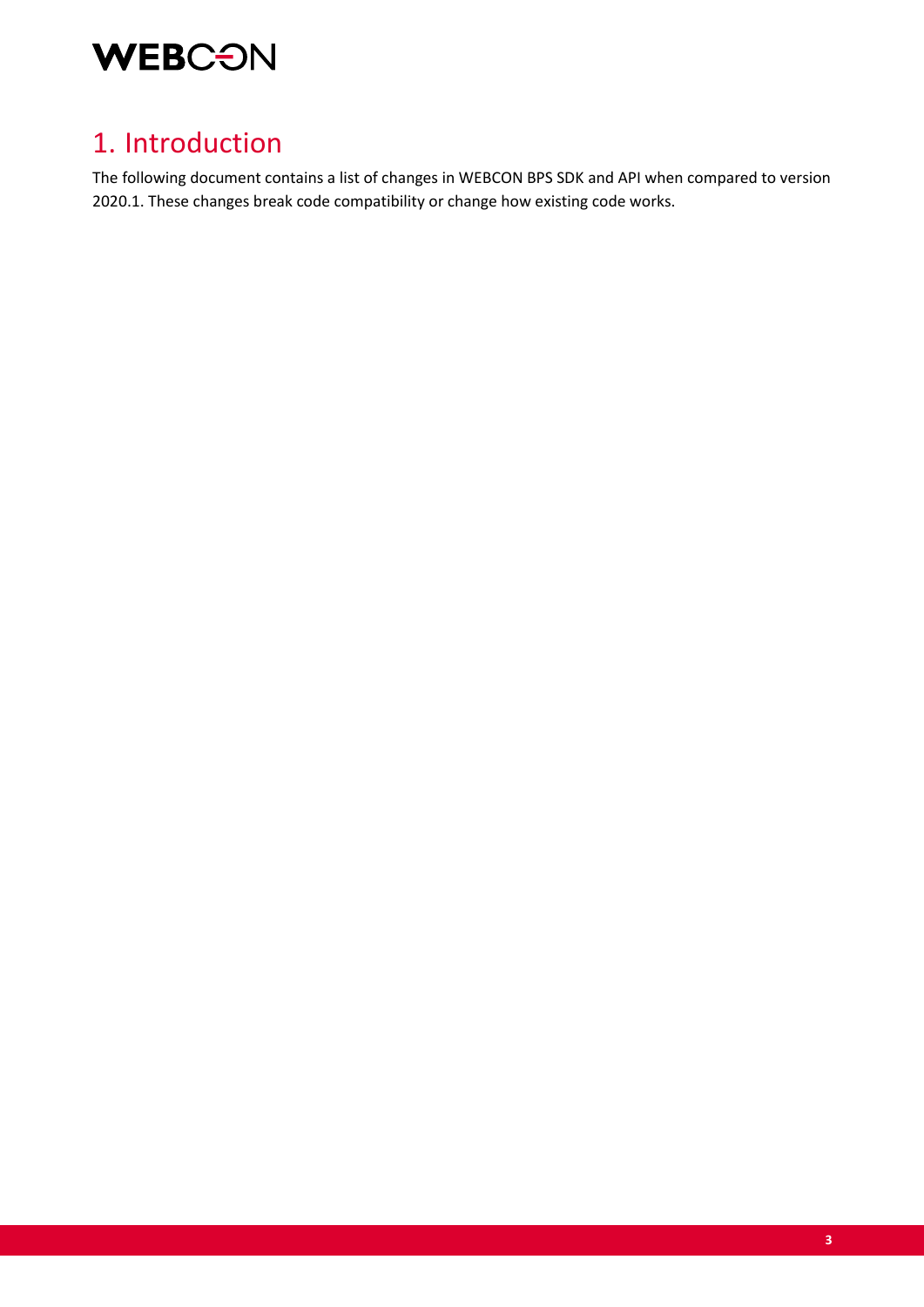# **WEBCON**

### 2. Changes to SDK

#### **2.1. Update .NET Framework**

The .NET Framework libraries WebCon.WorkFlow.SDK and WebCon.WorkFlow.SDK.SP have been upgraded to version 4.7.2. Therefore, this is the lowest possible version for targeting plugin projects in WEBCON BPS 2021.

#### **2.2. NewTaskData – changes in editing access to CC tasks**

SDK Actions triggered on path transition can be used to assign tasks to users. In version 2020, CC tasks created in the code always had privileges to edit. In version 2021, editing access settings for CC tasks are loaded from the path configuration (configured in WEBCON Designer Studio)

You can overwrite this setting using a new flag: CCTaskEditable.

To keep the previous functioning of creating CC tasks in editable mode, update the code in the following way:

• Previously:

var task = new NewTaskData(userID, displayName);

• Currently:

```
var task = new NewTaskData(userID, displayName){CCTaskEditable = 
NewTaskPermissions.Enabled;
```